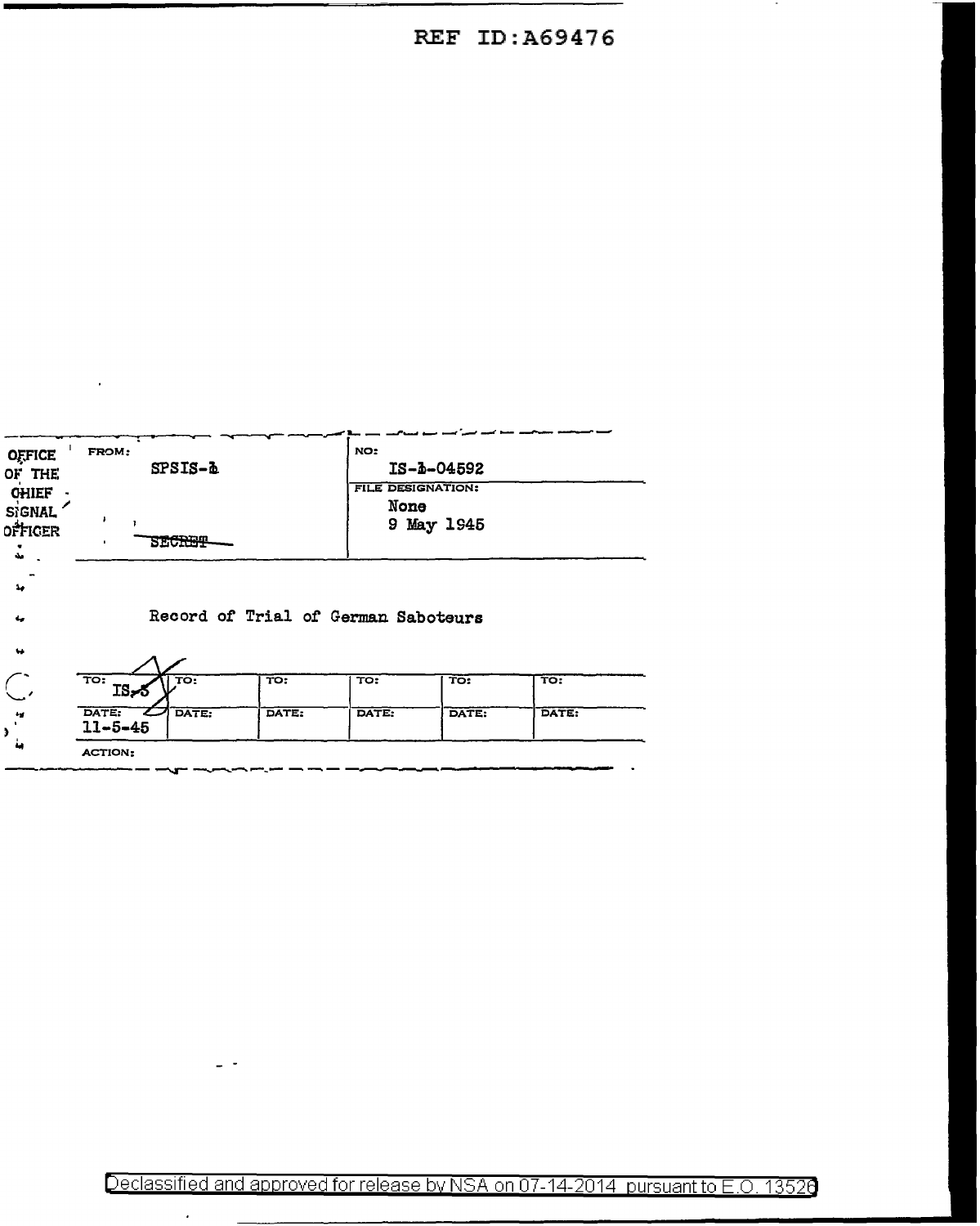





SPSIS-1

9 May 1945

 $\mathcal{L} \neq \mathcal{L}$ 

FUBJECT: Record of Trial of German Saboteurs

TO<sub>1</sub> Assistant Compandent Signal Security Agency

1. Inclosed for information and file within Signal Security Agency are four copies of a digest of information taken from the Record of Trial of William C. Colepaugh and Wrich Gimpel, accused as German espionage agents.

2. In a memorandum of 27 March 1945 from the Commanding Officer of Signal Security Agency to the Deputy Chief of Militery Intelligence Service it was requested that MIS procure from the Judge Advocate General's Department the transcript of testimony taken in the trial of Colepaugh and Gimpel and forward that record to Signal Security Agency for information. However, because only one copy of the Record of Trial is available and because of the voluminous mature of the record (5 volumes, consisting of 869 pages of tertimony and 104 exhibits), the Judge Advocate General's Department was unwilling to release the file. Arrangements were therefore made through Lt. Colonel Duncombe of MIS for the undersigned to visit the Judge Advocate General's Pepartment and examine the file in that office. The inclosed digest summerises those portions of the tertimony dealing with secret inks, microphotography, cipher systems and clandestine radio communication.

3. Although this information was originally requested by the Laboratory Branch, it is believed thet the Director of Communications Research, Signal Security Agency Historian, Intelligence Pivision, and Communications Branch may also be interested in the inclosed report.

1 Inclorure 1. Report  $(4 \text{ cys})$  WILLARD M. J. BAIRD Captain, Fignal Corps Liaison Officer to 215

SECRE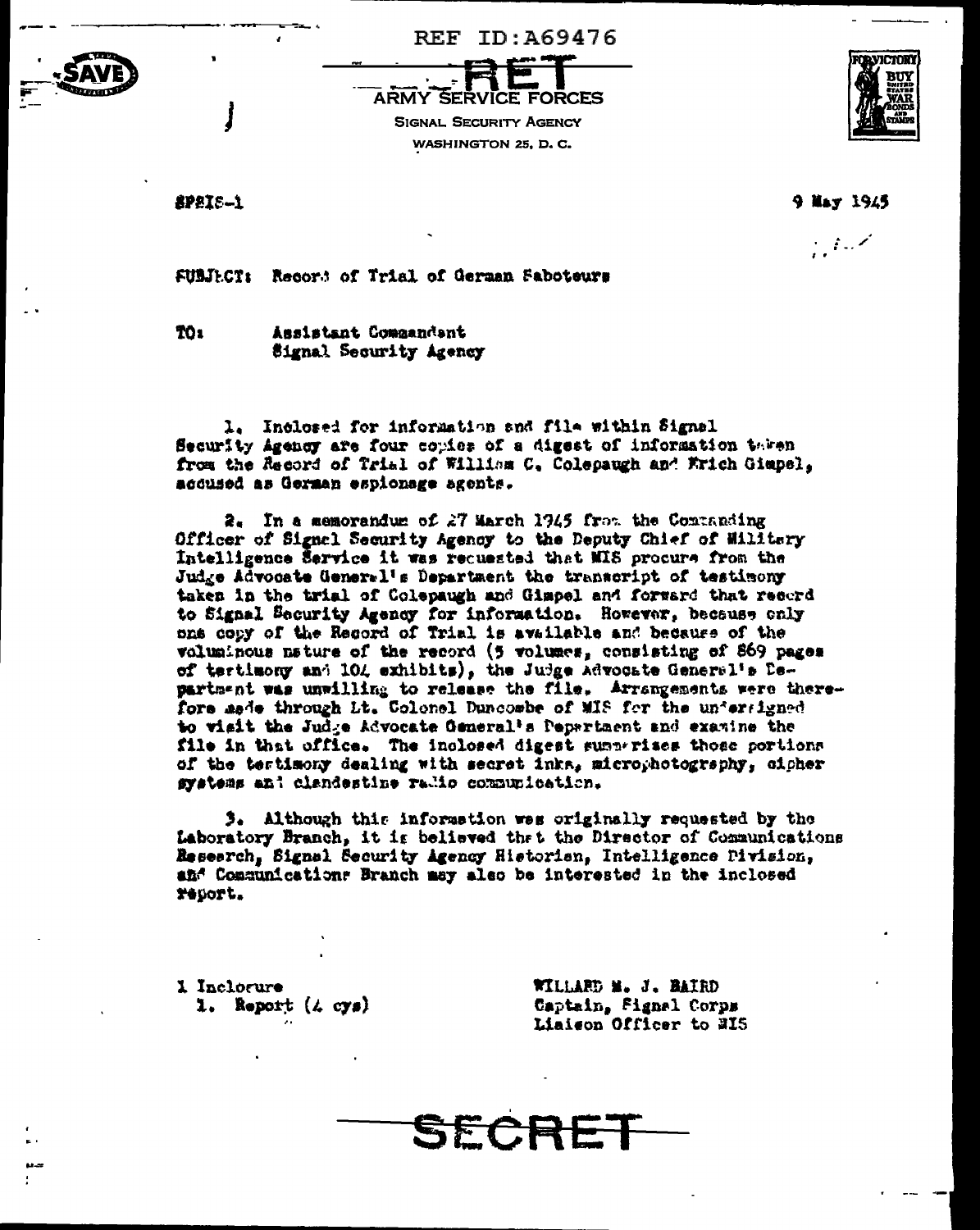REF<del>LID MA69476</del> 3Ē

 $\rightarrow$  .

 $\overline{\phantom{0}}$ 

 $\overline{\phantom{0}}$ 

 $\mathbf{I}$ 

 $\mathbf{r}$ 

9 May 1945

 $\omega$   $\omega$ 

## INFORMATION TAKEN FROM THE RECORD OF TRIAL OF

WILLIAM C. COLFPAUGH AND ERICH GIMPEL

### Index

| I. General Information Page 2   |  |  |  |  |  |
|---------------------------------|--|--|--|--|--|
| II. Cipher SystemsPage 3        |  |  |  |  |  |
| III. MicrophotographyPage 7     |  |  |  |  |  |
| IV. Radio Communication  Page 8 |  |  |  |  |  |
| <b>W.</b> Secret Inks  Page 13  |  |  |  |  |  |



**SECRET**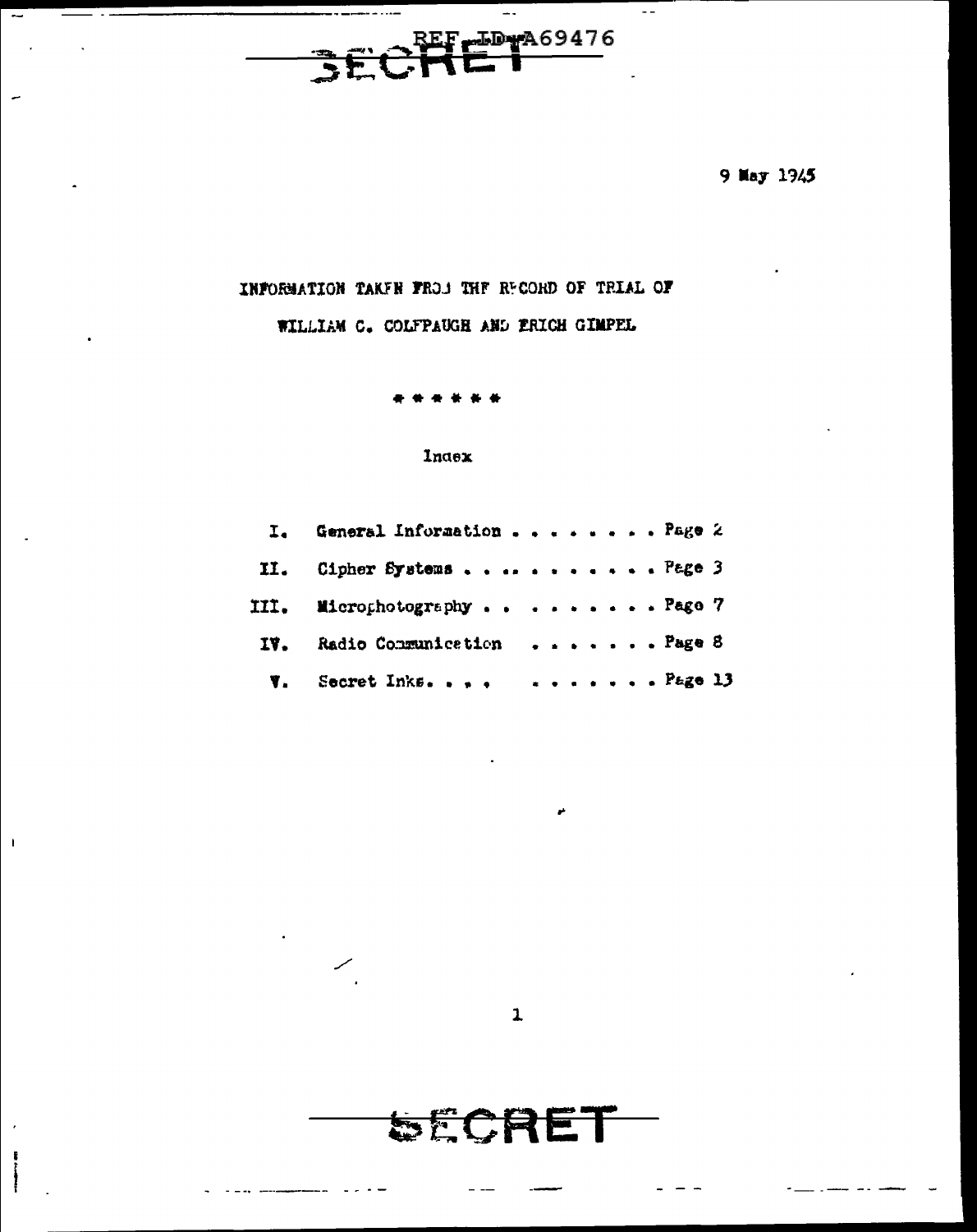REF ID: 469476



INFORMATION TAKEN FROM THE RECORD OF TRIAL OF

#### WILLIAM C. COLEPAUGH AND ERICE GIMPEL

#### I. GENERAL INFORMATION

1. William Curtis Colepaugh, a native of the United States. and Erich Gimpel, a German, left Germany in October 1944 sboard a German subsarine an' landed 54 days later off the coast of Maine on the night of 29-30 November 1944, at Frenchman's Bay, proceeding thence to New York City where they were apprehended by the FBI the last week of December 1944 and subse uently tried in January 1945 by a Military Commission and convicted un er the Sand Article of "ar. The following inform tion is tuken from the Record of Trial of these men. on file in the Office of Julge Advocate General. U. S. Army. The Record of Trial is classified SECRET.

2. Before leaving Germany, Colepaugh and Gimpel were given a Leica film bearing the names of 20 American prisoners of war interned in Germany "To be used by us in the event we wished to correspond with Berlin." (Coleneugh's testimony, p. 3) "We were to write an inocuous messare or letter. but the information we desired to transait would be placed on the letter by us in secret ink and all letters going to those American prisoners of wer would be exam ed by the Security Army in Berlin . . . . On the same day I made microphotographic dots on a film, which Jots contained instructions for Gimpel on how to build a radio an' also for receiving and transmitting messages when we reached the United States. wave lengths and time for receiving and transmitting messages, and the two names of individuals serving as mail drops in Ligbon and Madrid which were to be used by Gimpel in transmitting secret ROESARCS."

3. Colepaugh's testicony, continuing, p. 3: "In Dreaden we were given a microphotographic ap aratus which we put aboard the submarine. This was to be used to make photographic acts for possible transmission of information from the United States and to enable us to read such dots. but we left the apparatus on the submarine because it was too heavy to carry, in view of our weakened condition after the long trip. We were also given  $\ldots$  . . . secret ink and a sup ly of developing powder to develop any secret messages that were sent to us in the United States. We were given a code for sending messages on the radio, utilising as a base the words 'Lucky Strike Cigarattes, It's Toasted.'"

 $\overline{2}$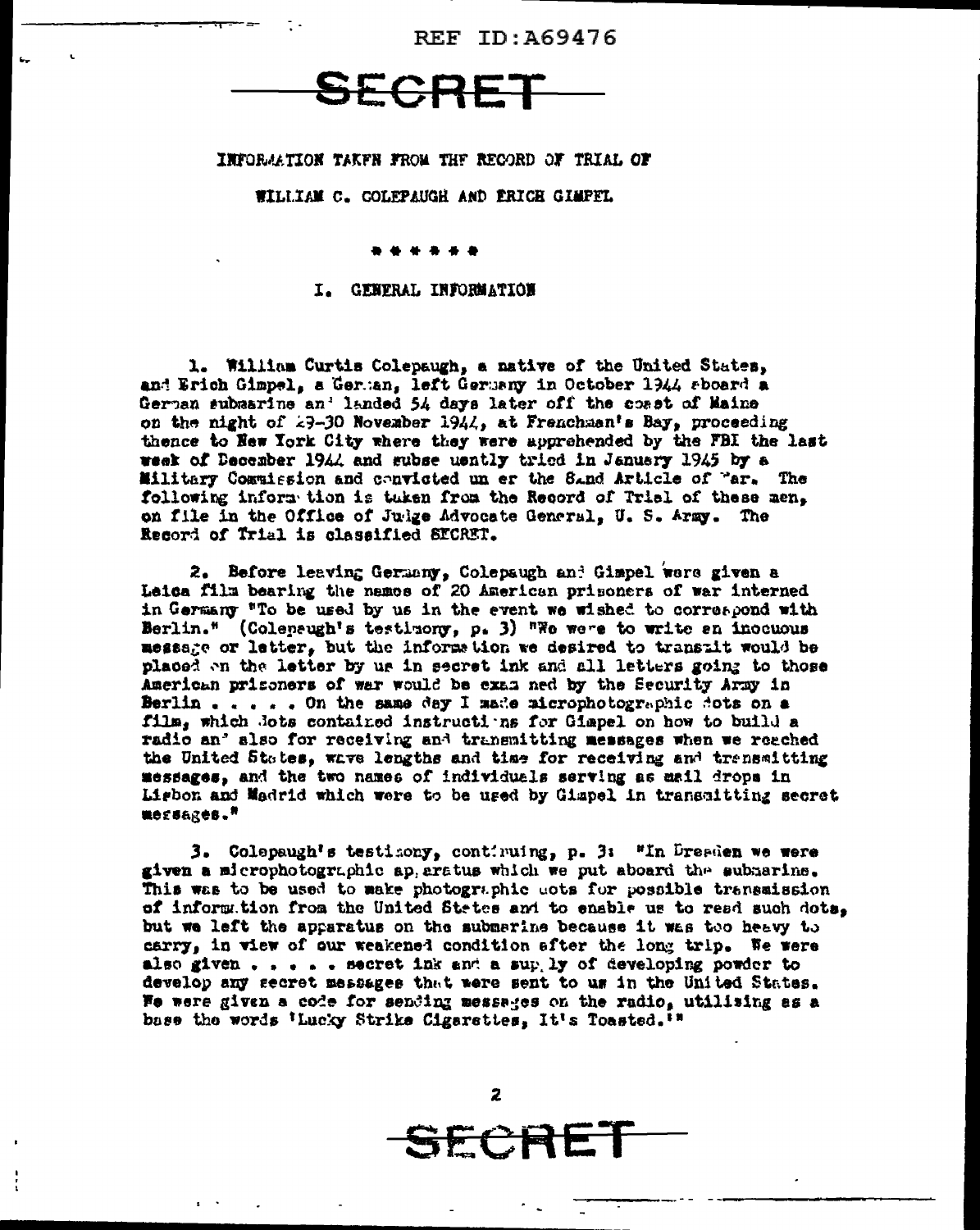FCRET

 $A_4$  Gimpel's testimony, p. 6: "I was to build an 80-watt radio transmitter in the United States, and Germany was to start sending messages to me . . . . . They gave me the Leich camera in case I could not make radio contact with Germany . . . . . I was to use the Leica camera to make up microdots, and these were to be mailed to Germany... ... I was to get in contect with some neutral ship to carry the letters over.\*

#### II. CIPHER SYSTEMS

5. Colepaugh's explanation of the cipher system to be used for radio communication with Garseny ap ears on p. 379 et seq of the Record of Trial in the testimony of an FBI agent who stated that Colepaugh "elvised that the first step in the use of this code was to take a femiliar phrase bearing 31 letters. In Berlin, while the matter was being discussed with Gimpel and himself, he happened to notice the phress "Lucky Strike Cigarettes, It's Toasted" in a magazine in the effice and that happened to be 31 letters so he chose that one as sesily remembered.

"The first step in setting up a message for coding is to teke thet threse "Lucky Strike Cigarettes, It's Toasted" and, starting in the left, place the letters of the phrase with one space in between each letter until 16 letters of the phrise have been put down. Thus we have levery-y-y-g-t- and so on up to the sixteenth latter. The remaining 15 letters are then placed in those empty spaces sterting at the space which represents the month in the year in which the merrage is sent. We assume here that this message was being sent on April 26th, so the fourth space in this care would be  $\lambda_2 \leq \lambda_3$ ,  $\lambda_4$ ,  $\overline{R}$  = that is the seventeenth letter of "Lucky Strike Cigarettes, It's Toasten," so the letter goes there and you continue with the 15 remaining letters of the phrase F-i-i-g-g-i-i-g, and so on. In other words, right through until the remaining 15 letters have been completed, your lest 3 letters going here (pointing). That gives you the phrase in a different order, the same letters in a Sifferent order.

"The next step is to give these particular letters numerical value. Thet is done alphabetically. The first "A" in this group is given the value 1, the second "" is given the value z. If there were more "A's" they would bear the succeeding numbers. There are no more "A's" and there are nomBles, so the first letter "C" is given the value 3 and so on until 31 letters have been given values up to 31.

SECRET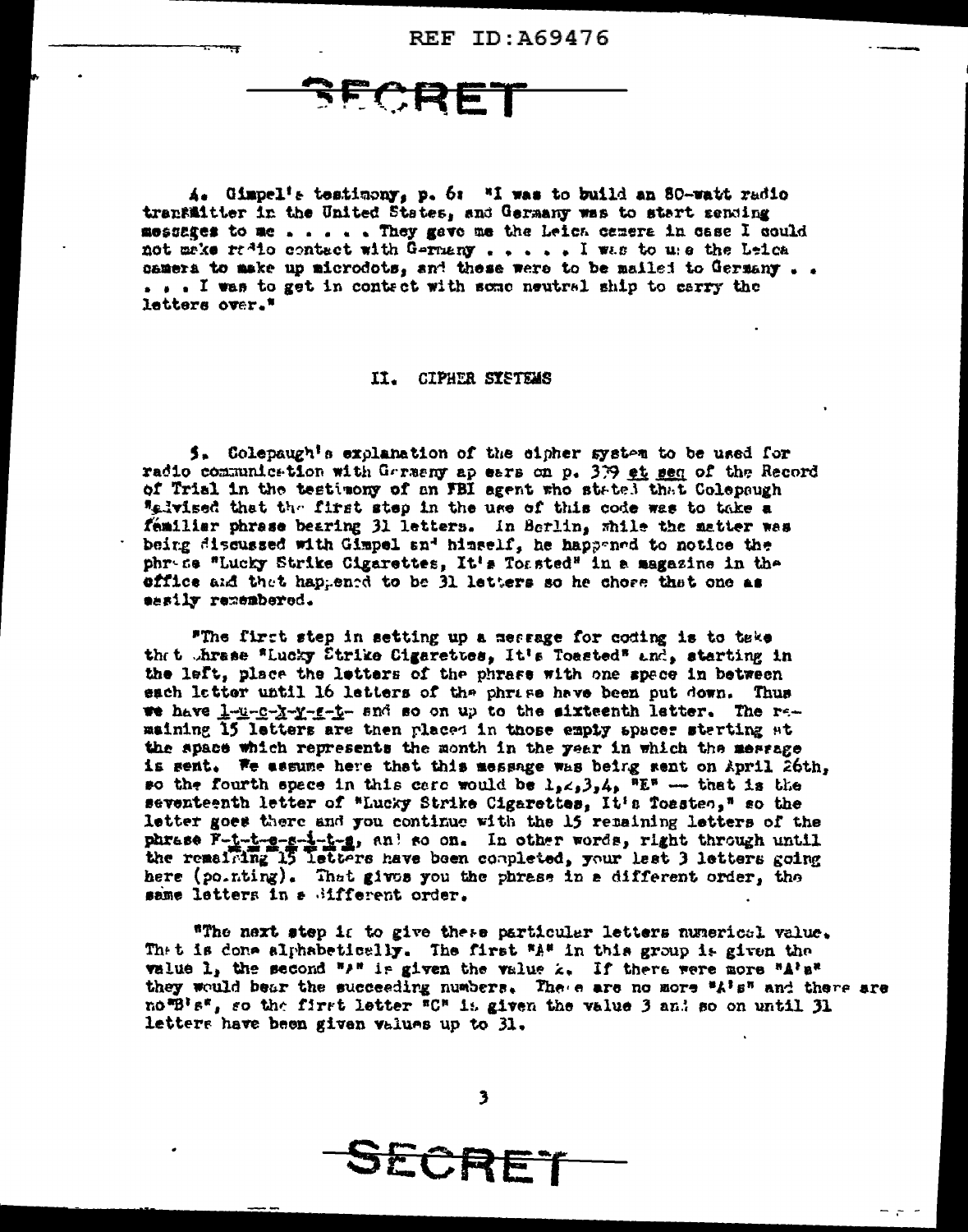"The next step is to black out below the numerals a space esual to the number or date of the month in which the message is to be sent. This is April z6th; Colepaugh blacked out the space under April 26th. In going over the matter later he said that the blackout should go before the date of the month. . . . . However, inasmuch as he put it here we will continue that way as it will be clearer to you.

**REF TD: A69476** 

"The starting at the space to the right of the black-out the message is printed. In this case he has put down "Use auto bettery six volt," and then at the end of the sentence he puts in fill-in letters. Here he has two X's an' two Y's. Here he has "I had swell time hope you are having a good time also" and fill-in letters and "Will meet you Tuesday, Walter", which is his code name, an' then he must put in fill-in letters sufficient to make the total number of letters in the message divisible by five. You notice he skip.ed the black-out space as he came to it.

"The next step in wording this message is to use the same letters but put them in a different order. We accomplished that by reading from the numerical values starting at 1; I A E is placed down horisontally here. Then going to  $\lambda$ , I R T, and so on, reading from the vertical and putting it in the horizontal line. In other words, this group of letters is the same as this with the exception that they have been transposed. The next step is the same. This group of letters is transposed once more. For instance, we started at letter 1,  $\bar{x} \circ r$ , which goes horizontally or X 0 T; under  $\lambda_0$  X R T H H V. Here we have N M V, and this is the grouping in witch the message will finally be sent. Therefore, it is separated in groups of five letters.

"That is continued until you come to the third and fourth groups from the end of the message. Those are used for the key in decoding the massage, so they are left blank as this transposition was. In order to build up those two groups this key is used. Taking the month of the year in which the message is sent the letters are listed until 10 letters are down on the paper. Now it so happens that April has 5 letters, so it is merely a repeat of April to get 10 letters. Had it been Janu ry, which has 7 letters, you have Jammery and Jan making up the 10 letters. These letters are then given numerical value in the same manner as we did in previous ateps. A is  $l<sub>2</sub>$  A is  $2<sub>2</sub>$  and so forth, until the letters have been given values. The one with the 10 is not carried over; it is merely O.

"Then the word Deutschlan: is placed below these numerals. Omit the Last  $D<sub>s</sub>$  inarauch as 10 letters are re uired, and you will notice that the word Deutschland has no repeating letters. Selow the word Deutshcland the remaining letters of the alphabet are placed down. There is an  $A_5$  so no A is put down. No B; so a B is put down. There is a C and D. No F; If goes down; so on until the remaining letters of the alphabet have been placed under Deutschland. This then is used as a key in building up the

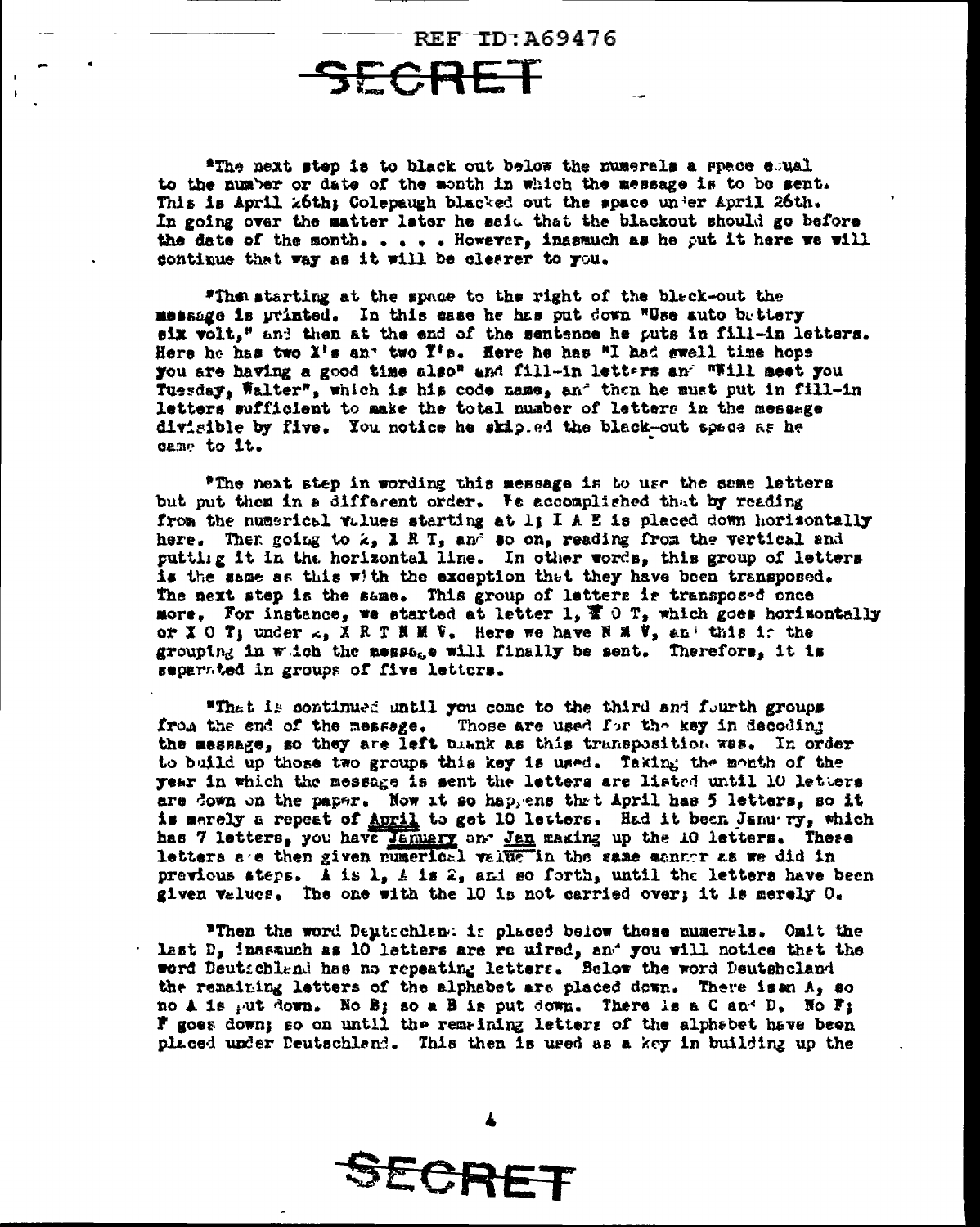third and fourth groups from the end in buil ing up the message.

SFARE

"The next step is to take the 7th and 8th groups from the beginning of the message. That is this: IRRAATTLOY, and they are placed down here. The numerical designations of these letters are then placed below them. Y, you will notice is the numeral 5, so the 5 is placed below I. R is the numeral 1, so th t is placed below the R, and so on, until the proper numerals from this key have been placed below these letters. Belo- those mum-rals are placed on the 7th group a series of numerals representing the day of the month on which the messeage is sent. This was sent on the 26th of April, so we have  $\mathcal{A}_2$ , O separating the two groups of numerals and another 26. Underneath the 8th group we have the month of the year in which the message is sent and the number of groups in the message, so we have O4 which is April and O separating it from the mumber of groups and 22 representing the number of groups. Those numerals are added together without carrying over any numbers. So this is the result of the addition of there two groups of numbers without anything carried over.

REF ID: A69476

"These numbers then represent what go into the third and fourth groups from the end of the message, except that they must now be transposed back into letters. Again we go back to the key. 7 could be an E, F or V. We choose V here and put it down below the 7. If we have another 7 we wouldn't use the same letter; we use the F rather then the V again; and so on from this key substituting letters for the numerals. You notice that we do not put any vowels in those key groups. Colepaugh said that if vowels were put in there it would show that the agents were working under control, that they were actually working with the United States, being apprehended, and thit we were sending the messages rather than the agents themselves.

"Then we take there two groups and put them back into the message as the third and fourth groups from the end and that is your message as it is sent on the radio."

6. The cipher system described in the foregoing paragraph is further illustrated in Exhibit 96 of the Record of Trial as follows:

5

ل المن<del>ت</del>ال كونو

SECR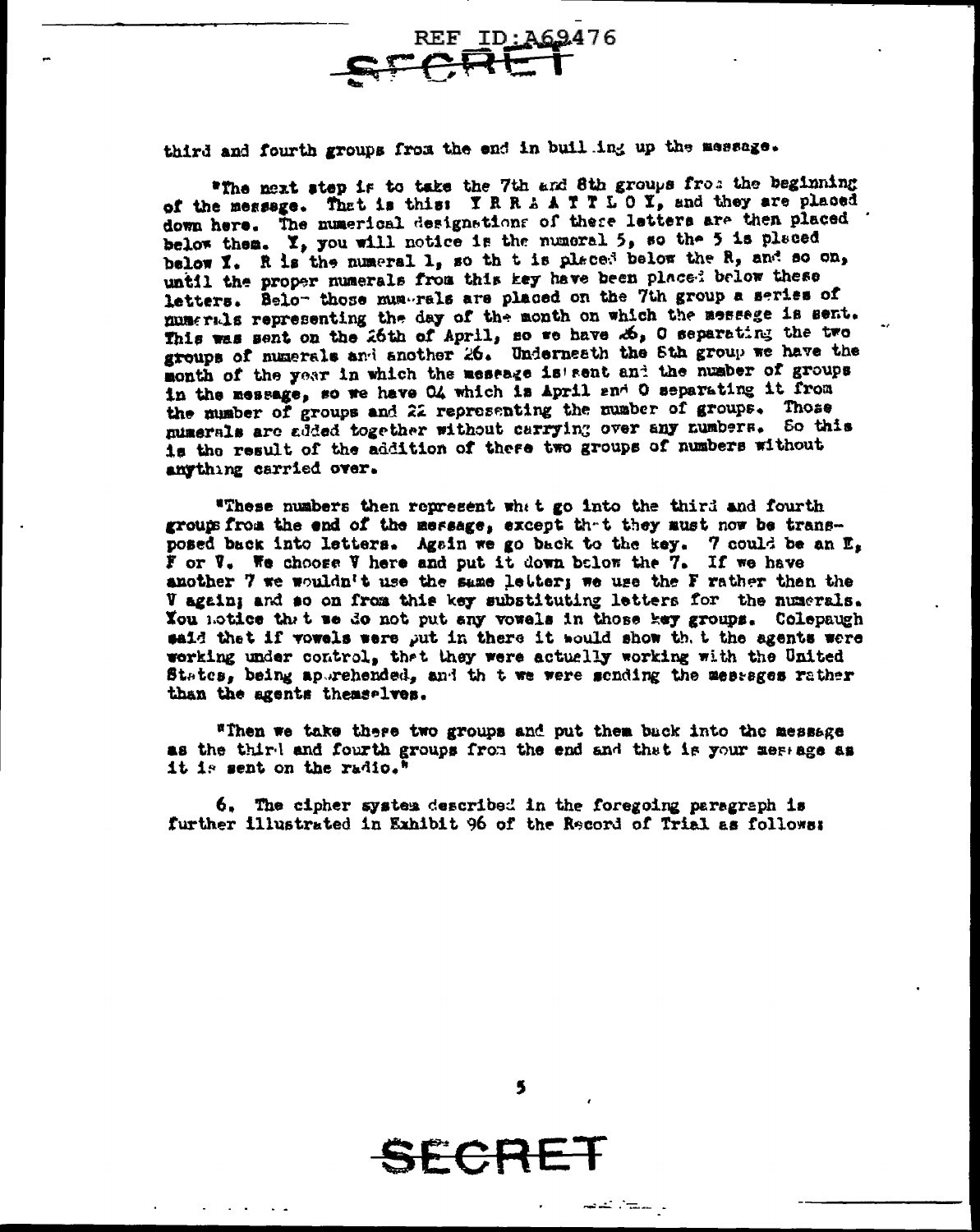|              | $L$ $\tau$     |              | Ū            | Y.                   | G           | D                | K                                                           | E | I |                        | 8                       |    |              |                       |              | 8            | I             |              |              |                             | Ŧ.           | 5                                                                          | C            | T            | $\mathbf{I}$ | $\mathbf{0}$          |                         | $G$ $A$ $A$ $S$ $R$ |          |                |                       |  |
|--------------|----------------|--------------|--------------|----------------------|-------------|------------------|-------------------------------------------------------------|---|---|------------------------|-------------------------|----|--------------|-----------------------|--------------|--------------|---------------|--------------|--------------|-----------------------------|--------------|----------------------------------------------------------------------------|--------------|--------------|--------------|-----------------------|-------------------------|---------------------|----------|----------------|-----------------------|--|
| 162430       |                |              |              |                      |             |                  |                                                             |   |   |                        |                         |    |              |                       |              |              |               |              |              |                             |              | 6 3 5 14 7 31 25 20 26 27 8 16 21 11 12 15 28 9 22 4 29 13 17 10 1 2 23 19 |              |              |              |                       |                         |                     |          |                |                       |  |
|              |                |              |              |                      |             |                  |                                                             |   |   |                        |                         |    | Ū            | - 8                   | Έ            | $\mathbf{A}$ | U             | T            | $\bullet$    | $\mathbf{B}$                | $\mathbf{L}$ | T                                                                          | T            | E            | $\mathbf{B}$ |                       | $\mathfrak{X}$ $\Gamma$ | I X V O             |          |                |                       |  |
|              | T              |              | $\mathbf{x}$ | $\mathbf{X}$         |             |                  | <b>YYIRADS</b>                                              |   |   |                        |                         |    | Y.           | $\mathbf{r}$          |              | L L          | т             | I.           | и            | L                           | $\mathbf{H}$ | $\circ$                                                                    | P            | $\mathbf{r}$ | $\mathbf{Y}$ | $\mathbf{O}$          |                         | ULREH               |          |                |                       |  |
|              |                | Y            | $\mathbf{I}$ |                      |             |                  | <b>BGAGOODT</b>                                             |   |   |                        |                         |    |              | $\mathbf{I}$ <b>x</b> | E            |              | ÷.            | S.           | Ð            | $\mathbf{X}$                | $\mathbf{X}$ | $\bullet$                                                                  | $\mathbf{I}$ |              |              | L L M                 |                         | E E T Y O           |          |                |                       |  |
| IJ           | T              |              | U            | E.                   |             |                  | SDAYXXW                                                     |   |   |                        |                         |    |              | $\lambda$ $\lambda$   |              |              | T I R         | $\mathbf{z}$ |              | $X \subseteq \mathbb{C}$    |              | $\mathbf{X}$ z                                                             |              |              |              |                       |                         |                     |          |                |                       |  |
|              |                |              |              |                      |             |                  |                                                             |   |   |                        |                         |    |              | 1 <sub>1</sub>        | B            | $\mathbf{I}$ | $\mathbf{a}$  | T            |              | $Y$ G                       | S            | $\mathbf T$                                                                | $\mathbf{P}$ | $\mathbf{I}$ | Y            |                       | $\rightarrow$ D         | $\mathbf{X}$ is     |          | E H            |                       |  |
|              | 0 <sub>x</sub> |              | $\mathbf{S}$ |                      |             |                  | ENLAHIYE                                                    |   |   |                        |                         | U. | X.           | U                     | $\mathbf{r}$ | $\mathbf{L}$ | $\mathbf{R}$  | T            | $\mathbf{I}$ | £                           |              | I R Y                                                                      |              | L            | $\mathbf{I}$ | $\mathbf{G}$          | $\mathbf{A}$            | $\circ$             | <b>M</b> | 0 <sub>x</sub> |                       |  |
| Ł.           |                |              | U            | x                    | $\mathbf 0$ | ×                | ELE                                                         |   |   | $\mathbf{T}$           | $\overline{\mathbf{0}}$ |    | $B$ 0        | S.                    | T            |              | TAL           |              |              | $A$ $E$                     | Ť            | $\bullet$                                                                  | $\mathbf{v}$ | $\mathbf{z}$ | -Y.          | $\boldsymbol{\Sigma}$ | $\mathbf x$             | $\mathbf{r}$        |          | V T D          |                       |  |
| D.           |                | $\mathbf{I}$ | U            | П                    | 1           | $\blacktriangle$ | $B$ $\mathbf{E}$ $\mathbf{X}$ $C$ $\mathbf{E}$ $\mathbf{L}$ |   |   |                        |                         |    | $\mathbf{L}$ |                       |              |              | XIUA OX       |              |              |                             |              |                                                                            |              |              |              |                       |                         |                     |          |                |                       |  |
|              |                |              |              |                      |             |                  |                                                             |   |   |                        |                         |    |              |                       |              |              |               |              |              |                             |              |                                                                            |              |              |              |                       |                         |                     |          |                |                       |  |
| <b>IOTHE</b> |                |              |              | VWOIP                |             |                  | <b>YWAA</b>                                                 |   |   | <b>LIVEL</b>           |                         |    |              |                       |              |              |               |              |              |                             |              | APRIL 26                                                                   |              |              |              |                       |                         |                     |          |                |                       |  |
| LAUSX        |                |              |              | SXTDA                |             |                  | <b>TRRAA</b>                                                |   |   | TTLOY                  |                         |    |              |                       |              |              |               |              |              |                             |              | APRILAPRIL<br>1703518016                                                   |              |              |              |                       | 10 letters              |                     |          |                |                       |  |
| IVARE        |                |              |              | <b>YIAKO</b>         |             |                  | <b>LDAGE</b>                                                |   |   | ETTIE                  |                         |    |              |                       |              |              |               |              |              |                             |              | DFUTSCHL/ N<br><b>BFGIJKMOPC</b>                                           |              |              |              |                       | leave off last D, as    |                     |          |                | this makes 10 letters |  |
| <b>TDSOE</b> |                |              |              | <b>ILNUT</b>         |             |                  | ROBOT                                                       |   |   | <b>TAXXT</b>           |                         |    |              |                       |              |              | RVWXY Z       |              |              |                             |              |                                                                            |              |              |              |                       |                         |                     |          |                |                       |  |
| CUHEI        |                |              |              | EOLGS                |             |                  | TVLKF                                                       |   |   | VFBQL                  |                         |    |              |                       |              |              | <b>YRRAA</b>  |              |              | 7th and 8th groups<br>TILOX |              |                                                                            |              |              |              |                       |                         |                     |          |                |                       |  |
| <b>EILZS</b> |                |              |              | UUXEX<br>100 letters |             |                  |                                                             |   |   |                        |                         |    |              |                       |              |              | 51142<br>16.6 |              |              | 35005<br>$640 - $           |              |                                                                            |              |              |              |                       |                         |                     |          |                |                       |  |
|              | 7,             |              |              | 4 from and           |             |                  | 8 from beginning                                            |   |   | 20 groups<br>22 groups |                         |    |              |                       |              |              | 77160         |              |              |                             |              | $370z7$ --- (4th group from end)                                           |              |              |              |                       |                         |                     |          |                |                       |  |
|              | 3 <sub>1</sub> |              |              |                      |             |                  |                                                             |   |   |                        |                         |    |              |                       |              |              | VFBQL         |              |              | TVLEF                       |              |                                                                            |              |              |              |                       |                         |                     |          |                |                       |  |

 $\begin{array}{c} 3 \\ 4 \end{array}$ 

REF ID:A69476

**CECRET** 

 $\bullet$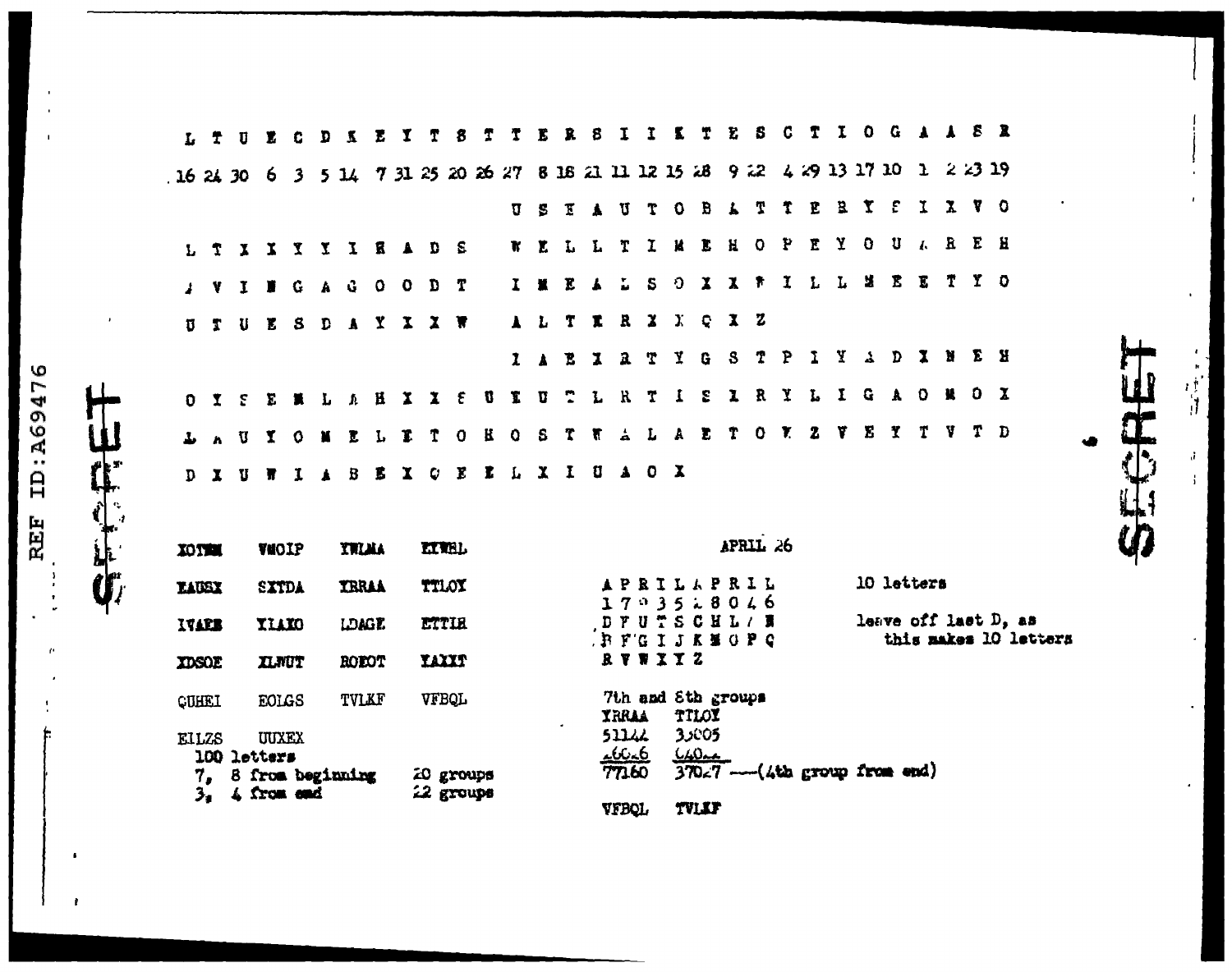REF\_ID:A69476  $\overline{\mathbf{F}}$ 

#### III. MICROPHOTOGRAPHY

2010年的300%以下,2010年

**第4条 50 分钟** 

7. In Colepaugh's testimony, p. 9, he explained it was planned he and Gimpel would "make use of the microdots in taking photographs of war plants, materials and other items to be sent to Germany." Colepaugh said he had been informed in Germany he was the first American to have seen the German equipment used for photographing microdots. An FBI agent testified at the trial that Colepaugh had stated he and Gimpel "were given training in the microphotographic dots in Berlin and shortly before they left Berlin he made the actual microdots which are the Government's exhibit, using the microphotographic apparatus  $\ldots$  . He advised that this apparatus or machine was set up as followa:

"He said that it was a box-like affair powered by a six-volt automobile battery. The current from this fed into a bulb which appeared to be an ordinary headlight bulb of an automobile with no reflector. The light from this bulb passed through a convex lens, then through the film which bore the image to be reduced to the microdot. This was ordinary Leica camera film. After passing through the film the light bearing the image went through a series of lenses which reduced the size of the image and also through a series of mirrors whenever it was necess ry to bend the light. It finally hit a prism at the base of the box which deflected the light at a 90 degree angle up to the 16millineter film which was to bear the microdot.

"This film, as he oxpluined it, came on rolls of about 1" or 1-1/2". It had been specially treated with chemicals so that any image appearing thereon coul. be enlarged and still give a clear image. It was wound on two rolls an', after on exporure was tolen, one reel would be noved up to the next notch giving adultional film for another exposure. After the exporure was taren, and incidentally, he mentioned that the length of exporure depended on the age of the film as it deteriorated rapidly, so that the length of exposure varied from 20 seconds to 4 minutes. After it was exposed it was removed and placed in a highly concentrated developer.

"The pan bearing the developer was cooled by ice so that it would protect the film while it was being developed. The film was placed in the pan four ainutes and then in an ordinary sixture for three ainutes. It was then dried. In order to prove wheth r the microdot was correctly pleced on the film and had been given the proper exposure and developed properly, it wes then placed back into the mechine by means of clips into the same exposure and then looking down a tube which Colepaugh believed to be a high-powered microscope, it was possible to see the microsot and

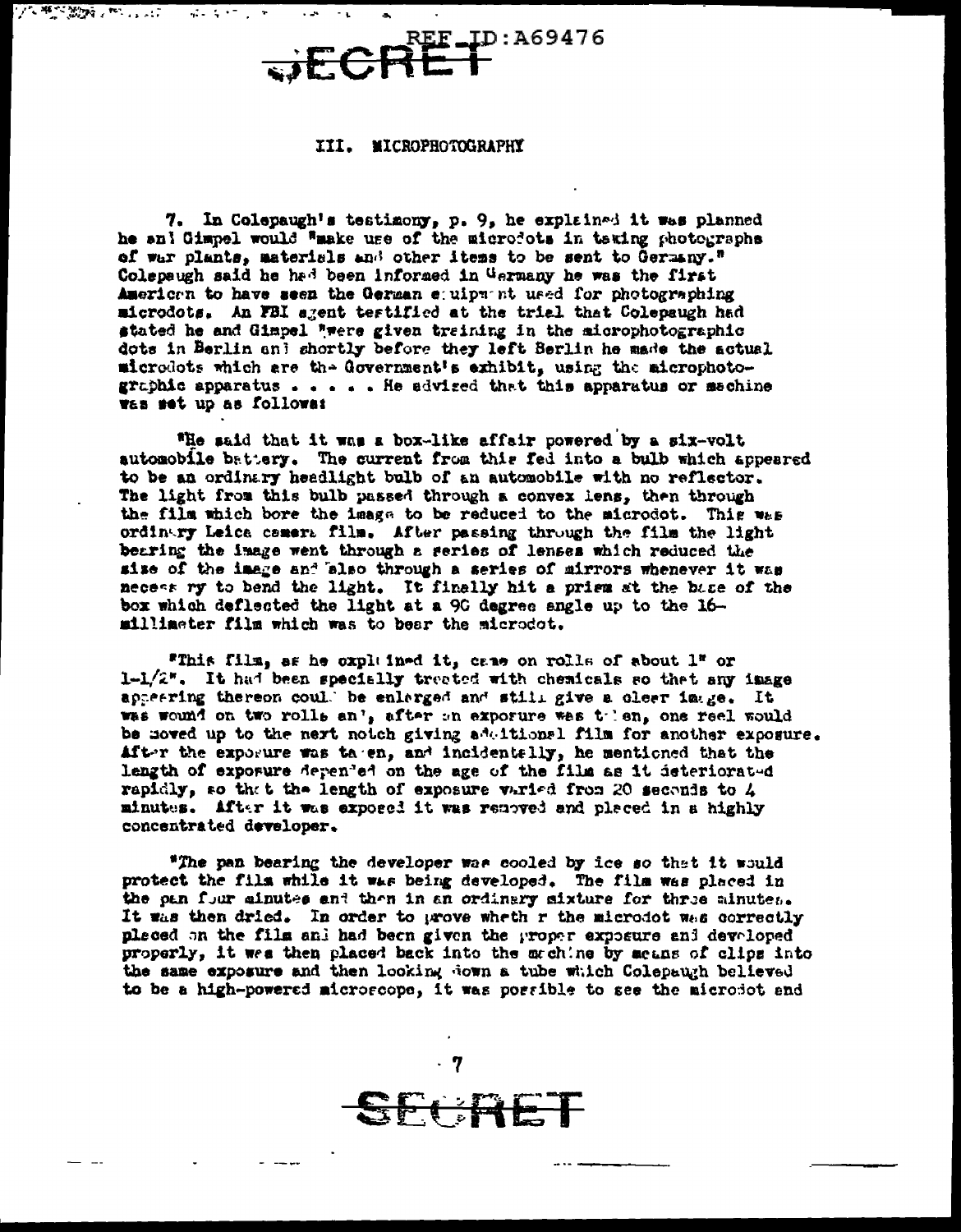**REF ID: A69476** 

**FARET** 

it was enlarged sufficiently to see whether the job had been properly done.<sup>1</sup>

\$. The Record of Trial, p. 10, points out that Gimpel had brought with him from Gurmany seven rolls of new (unused) Isopan film. The film was later developed by the FBI, but disclosed nothing on it. The film was contained in packages bearing the following label:

| 17° DIN<br>10 |
|---------------|
| 27ء<br>Sch.   |
| 3500 H. & D.  |
| Patrone       |
| Cartridge     |
| Cartrouche    |
| Cartrucho     |
|               |

9. The strip of Leice film tiken from Colepaugh and Gimpel showed 10 microdots, each about  $1/16$ <sup>n</sup> long and centered on the 16-silliseter film strip. To develo the dots and read the printed information they contained, the FBI enlarged the microdots 200 times.

10. Gimpel had also brought with him from Germany a Leica camera; there was no film in the camera. Gimpel also had a portreit lens (photographic lens) to use in the camera.

#### IV. RADIO COMMUNICATION

11. Before their apprehension in New York, Colepaugh and Gimpel had purchased certain equipment to erect a radio receiving and transmitting station. At the time of their arrest they had a General Electric radio (with short-wave band), two milliameters (100 and 250 milliamperes), a Model P.B. 100-volt chancter, and a copy of the Radio Amateur's Handbook, 1944 Edition, published by The American Radio Relay League. The milliameters were manufactured by The Sterling Mfg. Co. and were for AC operation. The ohmmeter was manufactured by the fuperior Instrument  $Co_{\pm}$ New York, N. Y.

12. The following information on radio procedure, cipher systems for disguising radio operation, cover names, and mail krops was taken from



8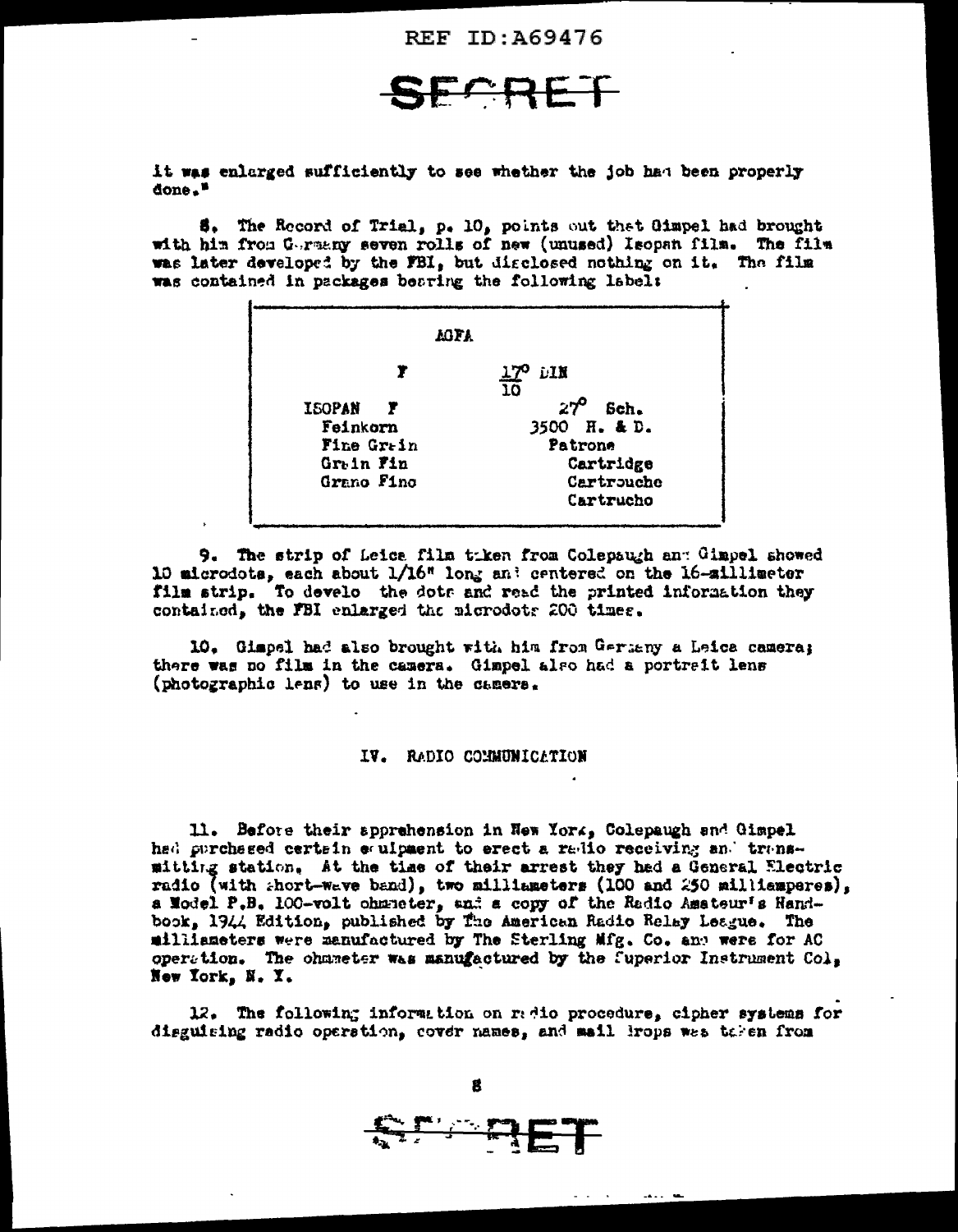# SECRE

the enlarged microdots brought over from Germany by Colepaugh and Gimpel.

### "1. Call Letters

|  |       |  |               |     | <u>1 = 3 4 5 6 7 8 9 0</u>        | Sunday    |              |
|--|-------|--|---------------|-----|-----------------------------------|-----------|--------------|
|  |       |  | L o n e o n e | o n |                                   | Monday    | 6            |
|  |       |  |               |     | 2 it wot wot wot                  | Tuerday   |              |
|  |       |  |               |     | 3 it h r e s t h r e e            | Wednerday |              |
|  |       |  |               |     | $\mathcal{L}$ fourfourfo          | Thursdry  |              |
|  |       |  |               |     | $\mathbf{s}$ if i v e f i v e f i | Friday    | $\mathbb{R}$ |
|  |       |  |               |     | 5 <b>a i x s i x s i x s</b>      | Saturday  |              |
|  |       |  |               |     | $7$ is e v e n s e v c n          |           |              |
|  |       |  |               |     | seighteight                       |           |              |
|  |       |  |               |     | <b>Jhinenineni</b>                |           |              |
|  | ) x e |  | s e r         |     |                                   |           |              |

The date is expressed in four figures, e.g., 31.8-3108. This number is multiplied by the number of the day of the week,  $e_{1}e_{2}$ , Wednerday - 31.8-3108 x 4 - 12432. The call letter is formed from four figures. If a five-digit number has resulted from the multiplication, the first digit is omitted, thus  $24.32$ .

Control: Forms the cell letters from the four figures, reading from left to right, e.g.,

 $2-4=0$ ;  $4-3=E$ ;  $3-2=0$ ; thus OEO.

At the same time, the four letters standing below (the first ones) are chosen for additional call letters, e.g.t

| ı | Call Letters | OLO        |
|---|--------------|------------|
| 2 |              | IRR        |
| 3 | s            | IEU        |
| 4 |              | <b>ESY</b> |
| 5 | 함            | IEX        |

With these call letters, the next five call letters are formed by using each preceding letter (in the English alphabet).

| 6  | HDN        |
|----|------------|
| 7  | <b>HCC</b> |
| 8  | HLT        |
| 9  | DRU        |
| 10 | HDW        |

<u>प्राप्त स</u>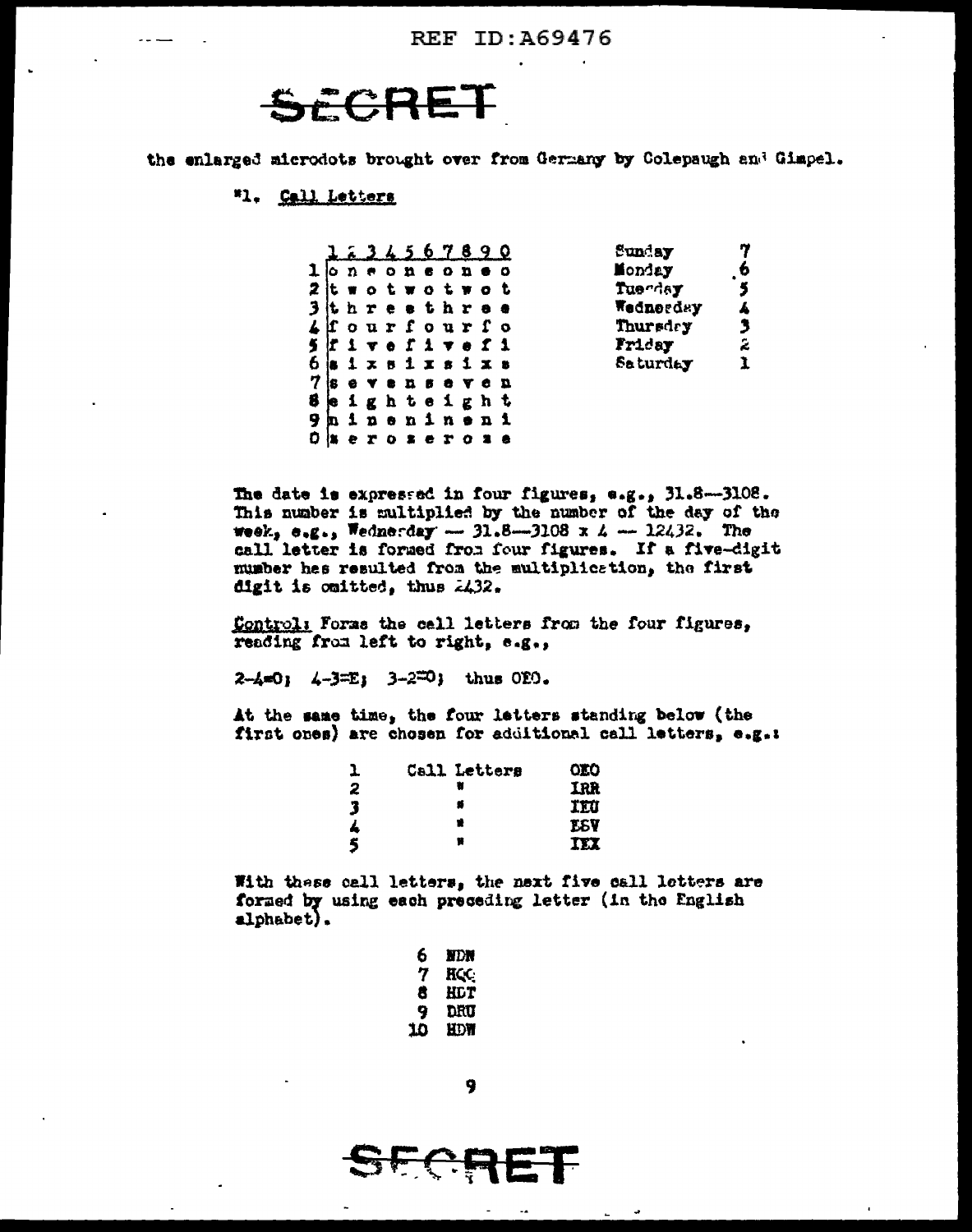REE-ID:A69476 SFER

If "E" occurs twice in the call letters, the first one is then replaced by a "I".

Outstation: Foras the call letters from the four numbers. resding from right to left; thus, in the example,

 $2-3=H$ ;  $3-4=U$ ;  $4-2=U$ ; - HUT. Otherwise the procedure is as in the case of control.

#### "2. Auxiliary Key.

 $\sim$   $\sim$   $\sim$ 

<u>тана</u>

 $\epsilon$  .

Mumerical key which changes monthly is formed from the English names of the menths. In addition, the key word "LEUISCHLAN!" without the second "D" and the completion (of the alphabet) accorting to the se uence of the letters.

> **JANUARYJAN**  $\bullet$ . $\alpha$ . 4169280537 **DEUTSCHLAN BFGIJKMOPC** RVWXYZ

In the case of a change of frequency of more than 50 kilocycles, the next call letter must be sent.

#### "3. Frequencies.

The outstation has 10 transaitting fre uencies which are numbered in an ascending sequence from 1 to 10, In addition, the frequencies are designated and requested by 2-digit key numbers - which change monthly. The key numbers are derived from the numerical zey of the month from the auxiliary key, from a adjacent numbers reading from left to right.

| No.    | <b>Kilocycles</b> | Key Numbers<br>(e, g, Jenuery) |
|--------|-------------------|--------------------------------|
| 1      | 7100              | 41                             |
|        | 8320              | 16                             |
|        | 8970              | 69                             |
|        | <b>9800</b>       | 92                             |
| 234567 | 10125             | 28                             |
|        | 11200             | 80                             |
|        | 1.350             | 05                             |
| 8      | 13550             | 53                             |
| 9      | 14200             | 37                             |
| 10     | 15050             | 74                             |

 $10$ 

SECRET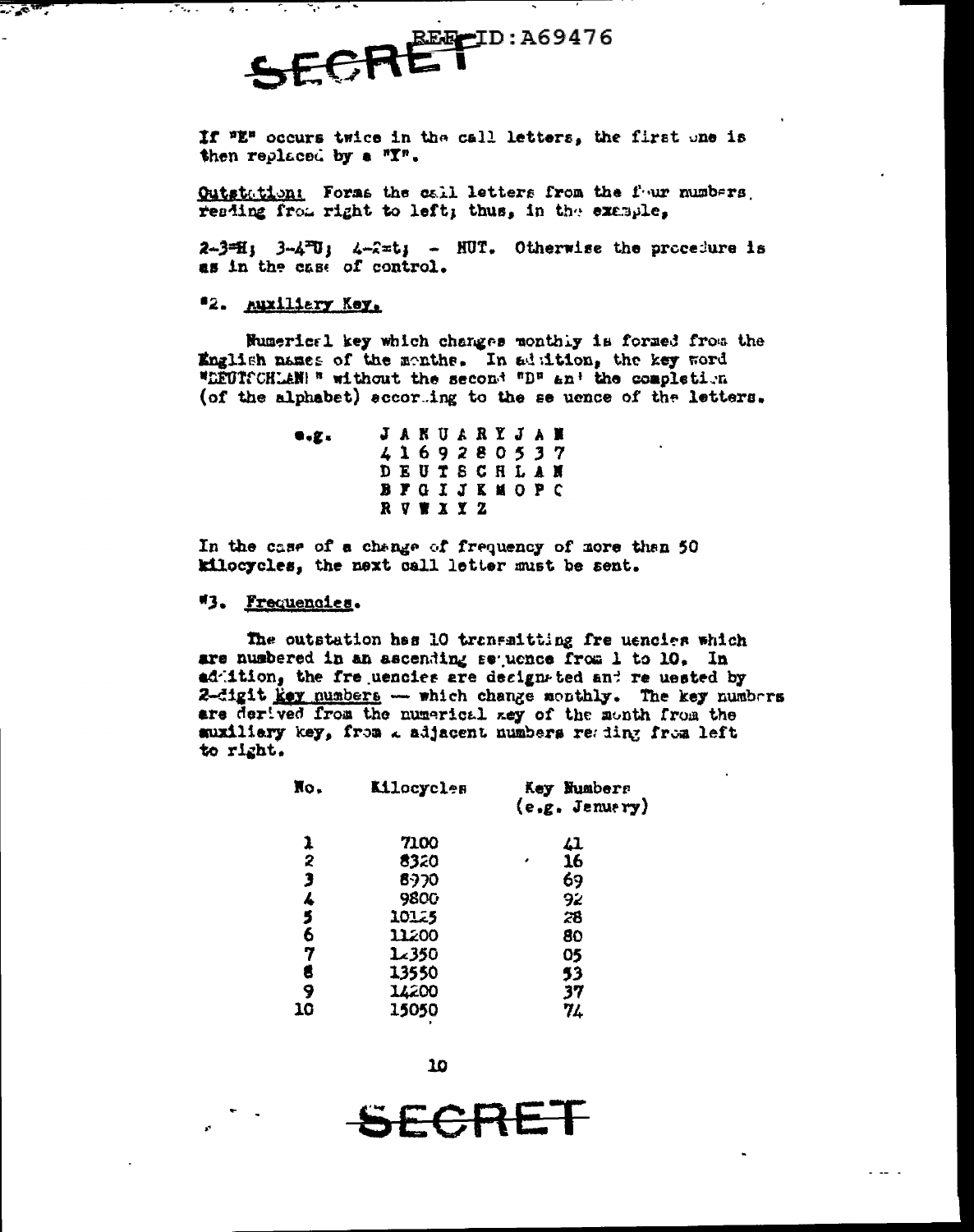

The control st. tion has the following frequencies:

|   | Frequency |       | 6900 kilocycles |
|---|-----------|-------|-----------------|
| 2 |           | 8100  |                 |
| 3 | π         | 2750  | П               |
| 4 | R         | 11500 |                 |
| 5 | Ħ         | 12750 |                 |
| 6 | n         |       | 14460 (4807) *  |

#### "4. Times.

The following basic times with the fre uencies pertaining thereto are in force:

| HQ. | <u>Time</u> |     | <b>Control</b> | Outstetion |
|-----|-------------|-----|----------------|------------|
| ı   | 0230        | GMT | 6900           | 7100       |
| 2   | 0245        |     | 9750           | 9800       |
| 3   | 1150        | п   | 14460(4807)    | 13350      |
| ٨   | 1900        | Ħ   | 11500          | 11200      |
| 4   | 2310        | ×   | 6900           | 7100       |

For transmission of the exact time of the traffic, the key pusber of the working frequency of Aust will be added onto the basic time as a minute count; in connection with this it is to be noted that time dolay (minutes) should not amount to more then one hour, therefore, only the liference is added onto the basic time. Example (?)  $9x-60=32$  to by added $(?)$ .

Leit (control station) remains on the fre uency indicated by the basic time and changes (?) when re uested. (Auxiliary  $key.)$ 

Because of poor traffic consitions, the outstation strives to change its frequencies currently. As usual the operator calls by CTC only when there are several messages on hand. If the transmission which has not gone well is then broken by CRM, note th t the outstation then wants to continue working on another fre uency; call it im ediately at the clore in order to continue the trensmission after it is heard again,  $a$ <sup>t</sup> so on.

Another frequency is always

from  $1000 - 1200$  GMT -- the next higher from  $1200 - 1400$  GMT -- the next lower

with the calls pert-ining thereto.

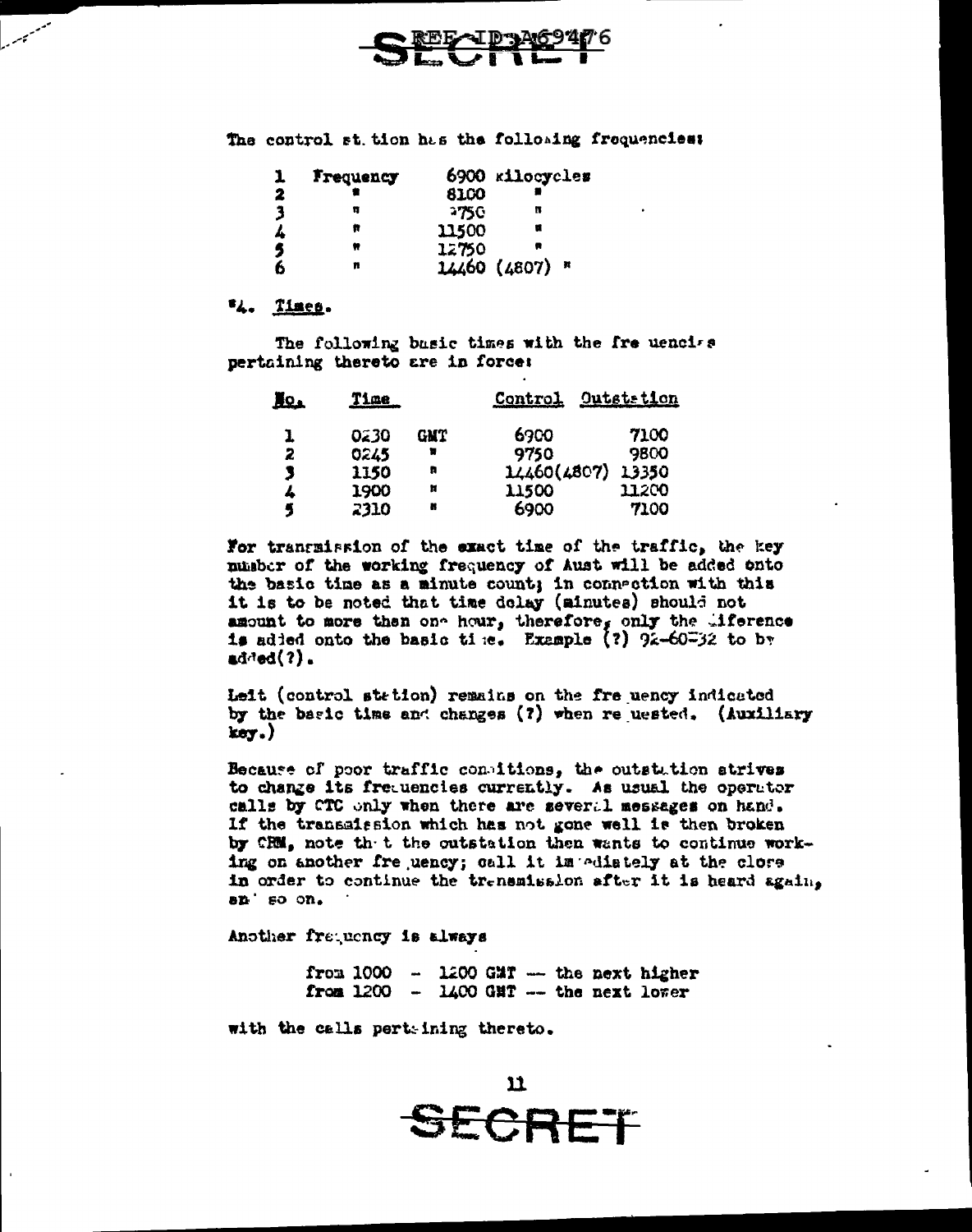# **ID: A69476**

#### RE: Starting Procedure.

7

**All Professional** 

 $\sim$   $\sim$ 

- 1. Beginning of operations.
- 2. TKE (?) Normel procedure. HOI (?) Starting procedure.
- 3. Call letters for the starting procedure: Controli **WKS** Outstation: OXZ
- 1. Attempt at 0100 GMT **Control:** 6900 kcs. Outstation: 7150 kcs.
- 2. Attempt at 1200 GMT Controli  $1.800$   $ks.$ Outstation: 13100 kcs.
- 3. Attempt at 1600 (?) GMT Control: 13500 kcc. Outst-tion: 10300 kcs.

The starting procedure takes place in five-minute intervals. Control begins. Repeats in five minutes. If no traffic ensues, transfer automatically to the next trial series. After establishing the connection, change to normal procedures with the transmission of the group TAE  $(i)$ . If the traffic bracks off for warious reasons, and if there is no traffic for longer than eight days, return to the sterting procedure automatically.

. . . . .

 $RE<sub>i</sub>$  Lisbon (?)

Call Letters: WVA (?)

Transmission times 0700 GMT and 2200 GMT on 10500 kes.

On even days modulate tones (?) with 900 kz (?). On uneven days, one calls CRT.

Control Station:

From time to time the control station announces the next transaission through CRI, ith four letters. The letters are deciphered into figures according to the suxilisry xey. Thereby

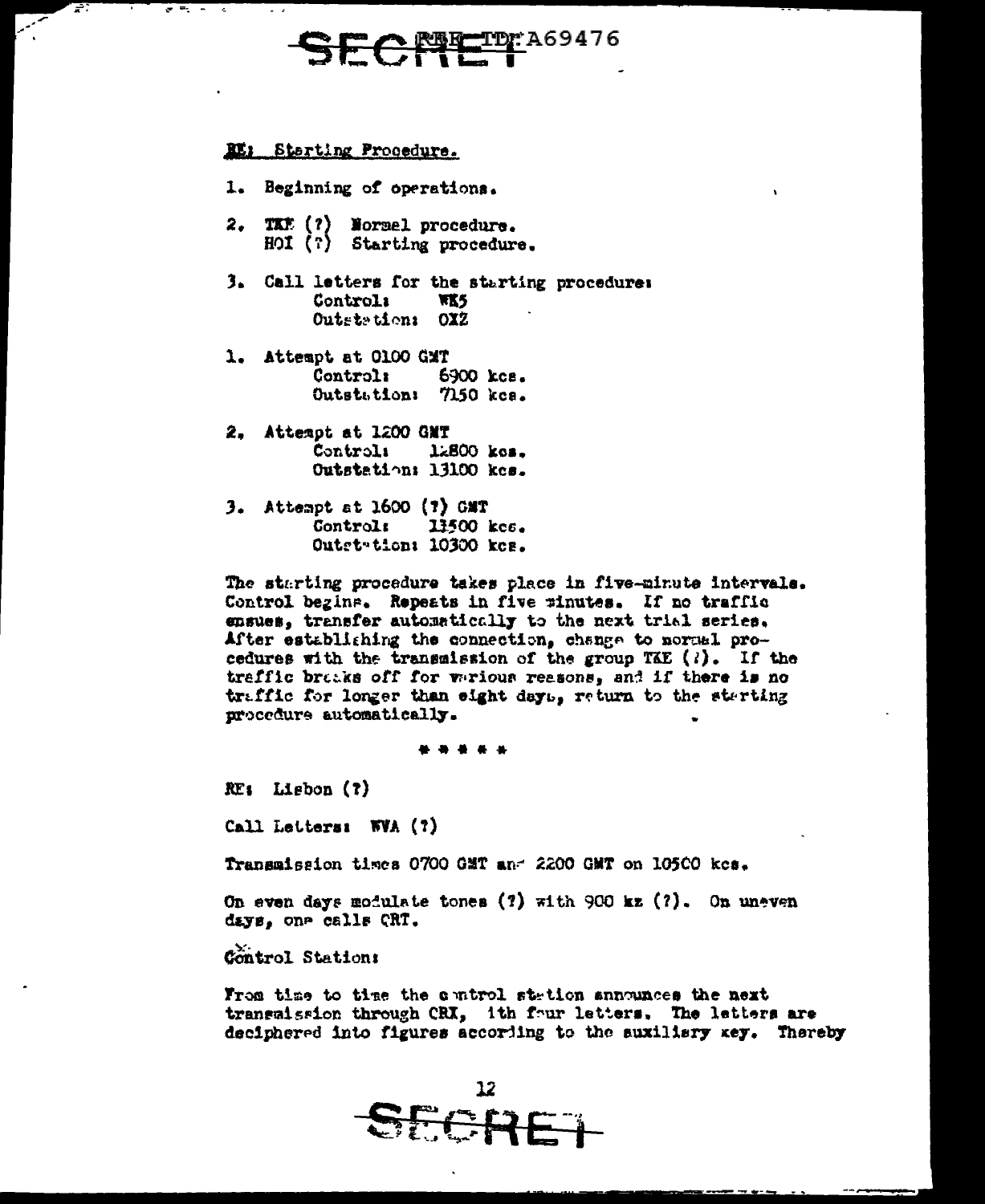



it is indicated by the:

lst figure: on which dey after the current date<br>fraffic should take place.

2nd figure: the number of the next transmission time  $(1, 2, 3,$  or 4 or 5.)

3rd and 4th figures: the key number of the prepared transmitting fre uency of the outstation also transmitted (?) "today" to avoil lack of clarity in case the next transmission falls in the next time.

The transmitting frequencies of the control station (which are) unchanged  $(?)$ , are known to belong to the tranemierion time.

**Key:** On January 23rd (?)  $LRX$  Z (?) BHL signifies next traffic on January 31st. (?). 1905 GMT on 12350 kcs.

Cover names:

VI D I - Lavid  $V 176/11$  - Elmer  $7176/16$  -Falter

**Addresses:** 

Amelio Leuro Lopes, Madrid, Liste 76 Virgilio Felipe Pinto, Lisbon, Avis. Liberdade 129 Cavo dto.

#### V. SECRET INKS

13. The Record of Trial, p. 394, states th t blue-black ink was given to Colepaugh and Gimpel in Germany. A chemical (described on p. 425 of the Recors of Trial as "readily obtainable anywhere") had been added to the in., giving it the qualities of secret ink.

<del>C.R.</del>